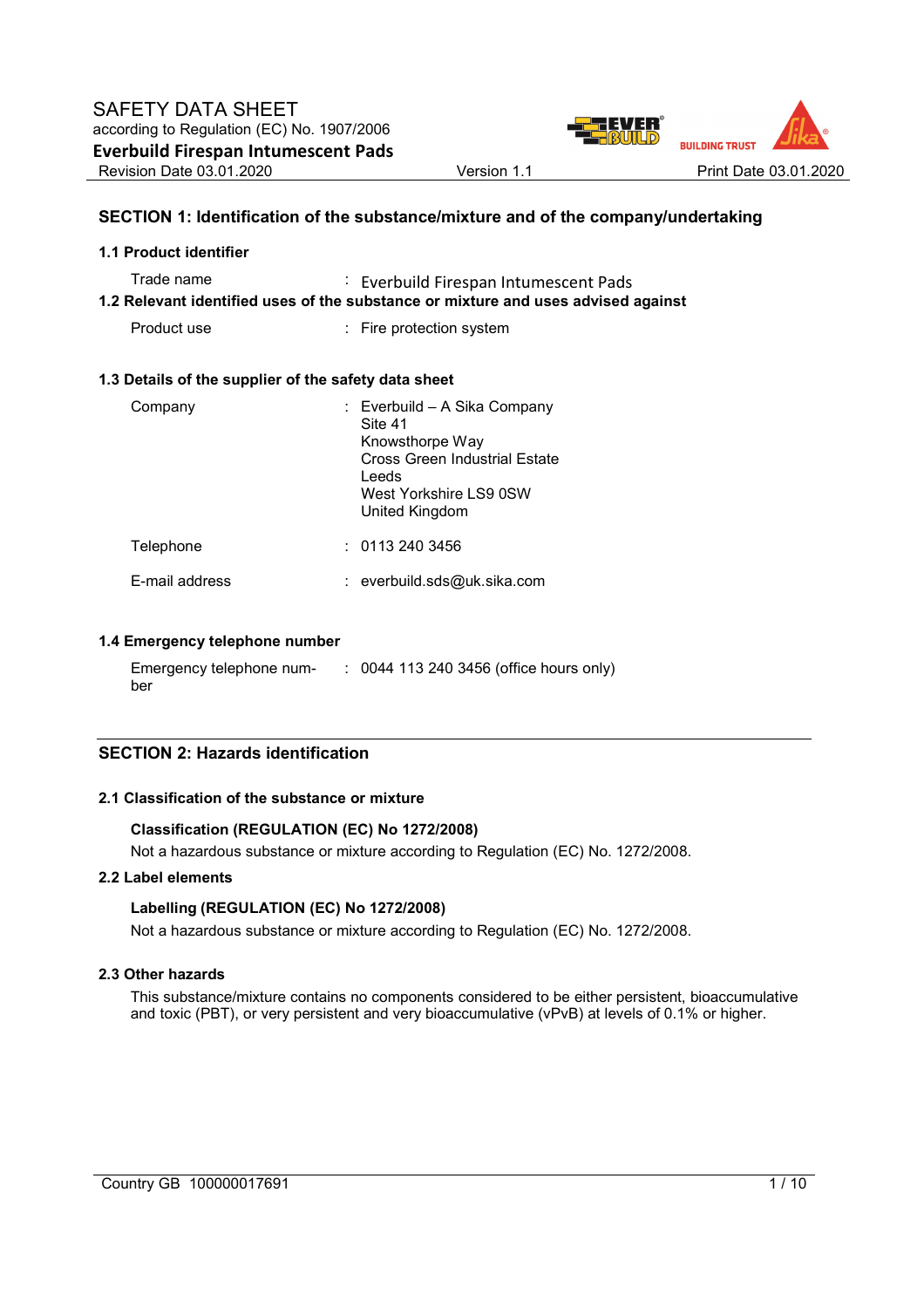

# **SECTION 3: Composition/information on ingredients**

#### **3.2 Mixtures**

# **Components**

Remarks : No hazardous ingredients

# **SECTION 4: First aid measures**

|                                                                              | 4.1 Description of first aid measures                     |  |                                                                                                                                                                                 |  |  |
|------------------------------------------------------------------------------|-----------------------------------------------------------|--|---------------------------------------------------------------------------------------------------------------------------------------------------------------------------------|--|--|
| General advice<br>No hazards which require special first aid measures.<br>÷. |                                                           |  |                                                                                                                                                                                 |  |  |
|                                                                              | If inhaled                                                |  | Move to fresh air.                                                                                                                                                              |  |  |
|                                                                              | In case of skin contact                                   |  | Take off contaminated clothing and shoes immediately.<br>Wash off with soap and plenty of water.                                                                                |  |  |
|                                                                              | In case of eye contact                                    |  | Remove contact lenses.<br>Keep eye wide open while rinsing.                                                                                                                     |  |  |
|                                                                              | If swallowed                                              |  | Do not induce vomiting without medical advice.<br>Rinse mouth with water.<br>Do not give milk or alcoholic beverages.<br>Never give anything by mouth to an unconscious person. |  |  |
|                                                                              |                                                           |  | 4.2 Most important symptoms and effects, both acute and delayed                                                                                                                 |  |  |
|                                                                              | Symptoms                                                  |  | See Section 11 for more detailed information on health effects<br>and symptoms.                                                                                                 |  |  |
|                                                                              | <b>Risks</b>                                              |  | No known significant effects or hazards.                                                                                                                                        |  |  |
|                                                                              |                                                           |  | 4.3 Indication of any immediate medical attention and special treatment needed                                                                                                  |  |  |
|                                                                              | Treatment                                                 |  | Treat symptomatically.                                                                                                                                                          |  |  |
| <b>SECTION 5: Firefighting measures</b>                                      |                                                           |  |                                                                                                                                                                                 |  |  |
|                                                                              | 5.1 Extinguishing media                                   |  |                                                                                                                                                                                 |  |  |
|                                                                              | Suitable extinguishing media :                            |  | Use extinguishing measures that are appropriate to local cir-<br>cumstances and the surrounding environment.                                                                    |  |  |
|                                                                              | 5.2 Special hazards arising from the substance or mixture |  |                                                                                                                                                                                 |  |  |
|                                                                              |                                                           |  | Hazardous combustion prod- : No hazardous combustion products are known                                                                                                         |  |  |

ucts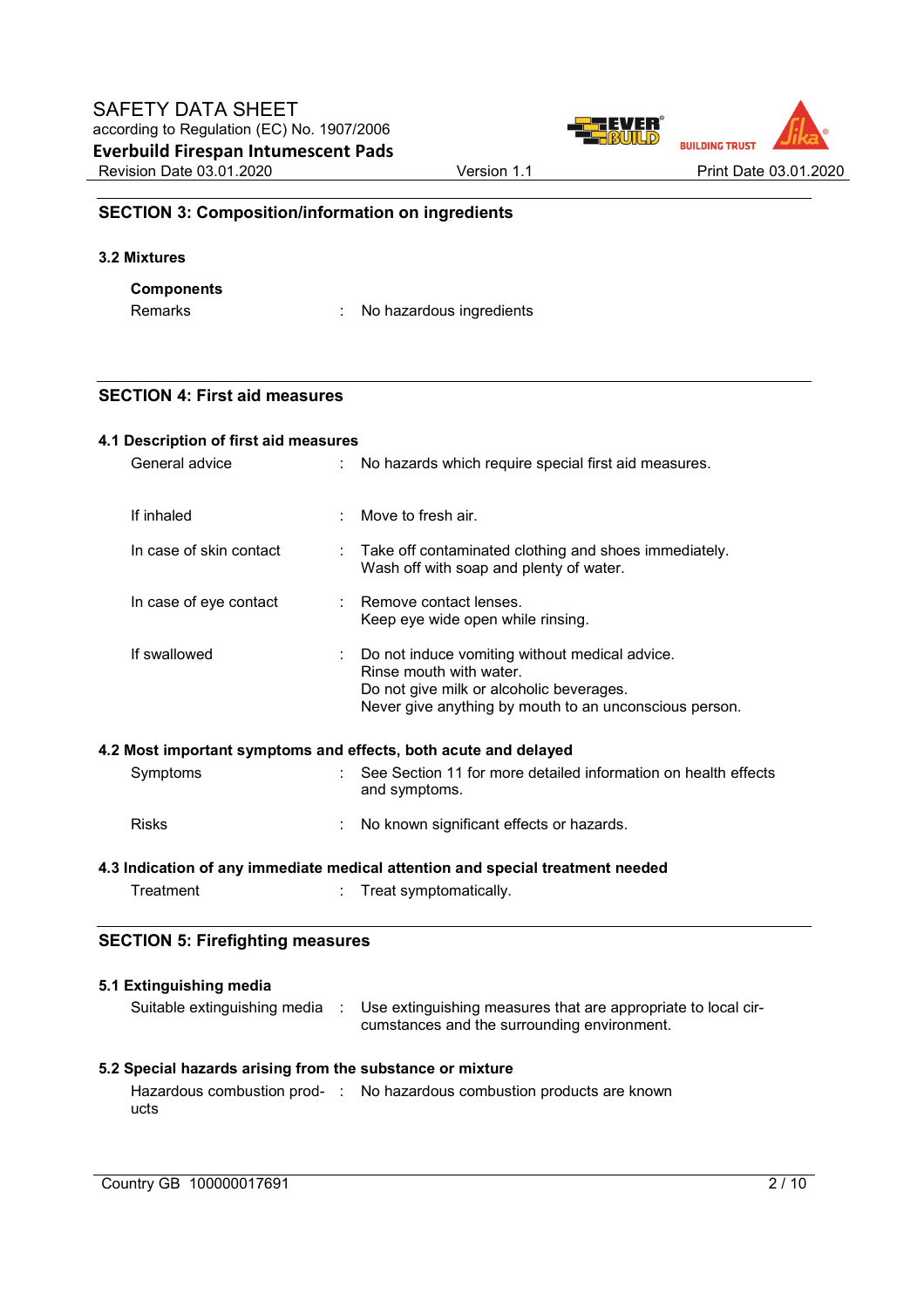

# **5.3 Advice for firefighters**

| for firefighters           | Special protective equipment : In the event of fire, wear self-contained breathing apparatus. |
|----------------------------|-----------------------------------------------------------------------------------------------|
| <b>Further information</b> | Standard procedure for chemical fires.                                                        |

# **SECTION 6: Accidental release measures**

| 6.1 Personal precautions, protective equipment and emergency procedures |                                                          |  |                                                                                                            |  |
|-------------------------------------------------------------------------|----------------------------------------------------------|--|------------------------------------------------------------------------------------------------------------|--|
|                                                                         | Personal precautions                                     |  | : For personal protection see section 8.                                                                   |  |
|                                                                         | 6.2 Environmental precautions                            |  |                                                                                                            |  |
|                                                                         | Environmental precautions                                |  | No special environmental precautions required.                                                             |  |
|                                                                         | 6.3 Methods and material for containment and cleaning up |  |                                                                                                            |  |
|                                                                         | Methods for cleaning up                                  |  | Wipe up with absorbent material (e.g. cloth, fleece).<br>Keep in suitable, closed containers for disposal. |  |
|                                                                         |                                                          |  |                                                                                                            |  |

# **6.4 Reference to other sections**

For personal protection see section 8.

# **SECTION 7: Handling and storage**

| 7.1 Precautions for safe handling                                |                               |                                                                                                                                                       |  |  |
|------------------------------------------------------------------|-------------------------------|-------------------------------------------------------------------------------------------------------------------------------------------------------|--|--|
| Advice on safe handling                                          | $\mathbb{R}^n$                | For personal protection see section 8.<br>No special handling advice required.<br>Follow standard hygiene measures when handling chemical<br>products |  |  |
| fire and explosion                                               |                               | Advice on protection against : Normal measures for preventive fire protection.                                                                        |  |  |
| Hygiene measures                                                 |                               | When using do not eat or drink. When using do not smoke.                                                                                              |  |  |
| 7.2 Conditions for safe storage, including any incompatibilities |                               |                                                                                                                                                       |  |  |
| Requirements for storage<br>areas and containers                 | $\mathcal{L}_{\mathcal{L}}$ . | Keep container tightly closed in a dry and well-ventilated<br>place. Store in accordance with local regulations.                                      |  |  |
| Advice on common storage                                         | ÷                             | No special restrictions on storage with other products.                                                                                               |  |  |
| Further information on stor-<br>age stability                    | ÷                             | No decomposition if stored and applied as directed.                                                                                                   |  |  |
| 7.3 Specific end use(s)                                          |                               |                                                                                                                                                       |  |  |
| Specific use(s)                                                  |                               | : Consult most current local Product Data Sheet prior to any<br>use.                                                                                  |  |  |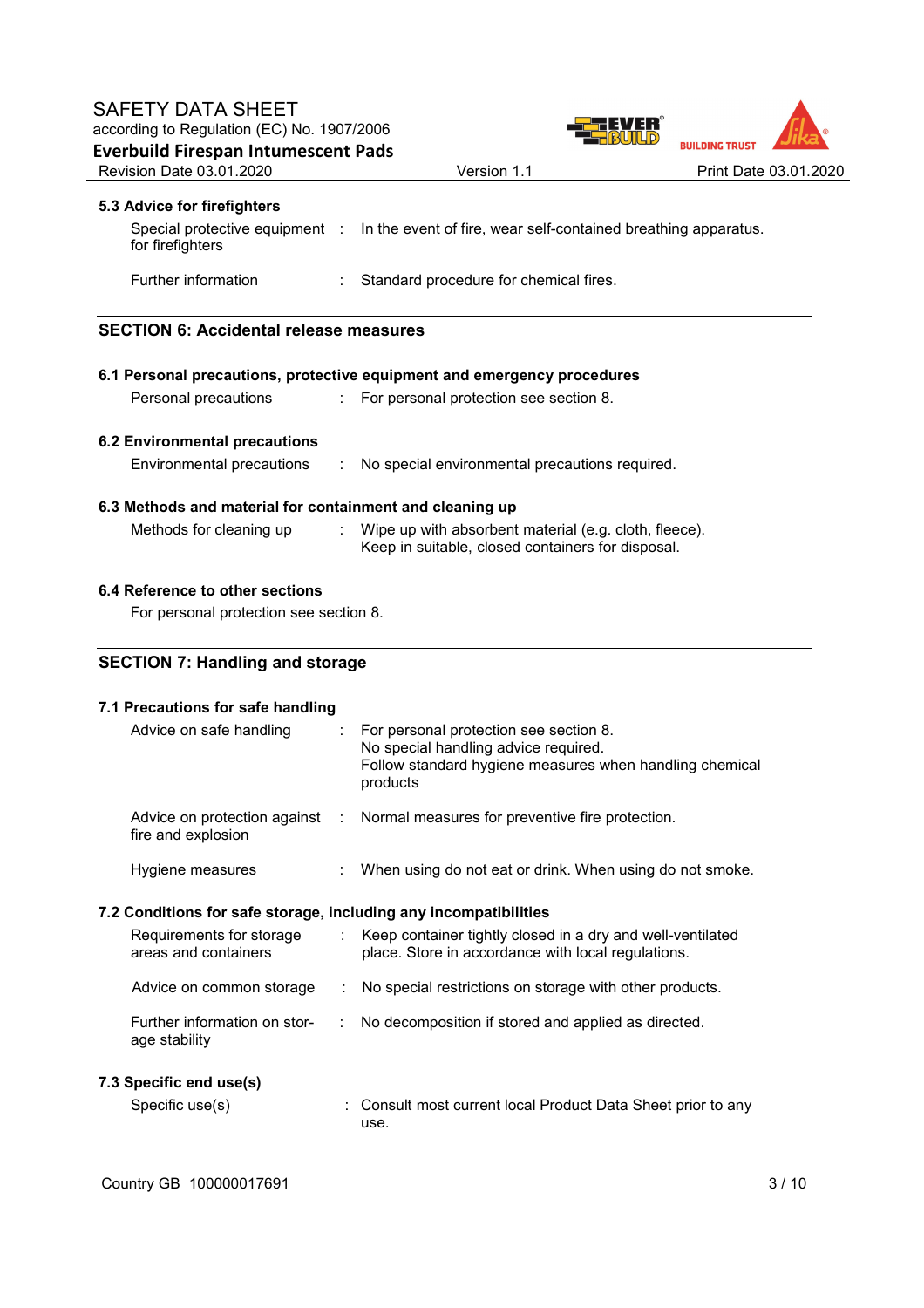

# **SECTION 8: Exposure controls/personal protection**

#### **8.1 Control parameters**

Contains no substances with occupational exposure limit values.

#### **8.2 Exposure controls**

| Personal protective equipment          |  |                                                                                                                                                                                                                   |  |
|----------------------------------------|--|-------------------------------------------------------------------------------------------------------------------------------------------------------------------------------------------------------------------|--|
| Eye protection                         |  | Safety glasses                                                                                                                                                                                                    |  |
| Hand protection                        |  | Chemical-resistant, impervious gloves complying with an ap-<br>proved standard must be worn at all times when handling<br>chemical products. Reference number EN 374. Follow manu-<br>facturer specifications.    |  |
|                                        |  | Butyl rubber/nitrile rubber gloves (0,4 mm)<br>Recommended: Butyl rubber/nitrile rubber gloves.                                                                                                                   |  |
| Skin and body protection               |  | Protective clothing (e.g. Safety shoes acc. to EN ISO 20345,<br>long-sleeved working clothing, long trousers). Rubber aprons<br>and protective boots are additionaly recommended for mixing<br>and stirring work. |  |
| Respiratory protection                 |  | : No special measures required.                                                                                                                                                                                   |  |
| <b>Environmental exposure controls</b> |  |                                                                                                                                                                                                                   |  |

# General advice : No special environmental precautions required.

# **SECTION 9: Physical and chemical properties**

### **9.1 Information on basic physical and chemical properties**

| Appearance                                                  |          | paste                          |
|-------------------------------------------------------------|----------|--------------------------------|
| Colour                                                      |          | : red                          |
| Odour                                                       | ٠.       | mild                           |
| Odour Threshold                                             |          | No data available              |
| рH                                                          |          | Not applicable                 |
| Melting point/range / Freezing : No data available<br>point |          |                                |
| Boiling point/boiling range                                 | <b>.</b> | No data available              |
| Flash point                                                 |          | > 200 °C<br>Method: closed cup |
| Evaporation rate                                            |          | No data available              |
| Flammability (solid, gas)                                   |          | No data available              |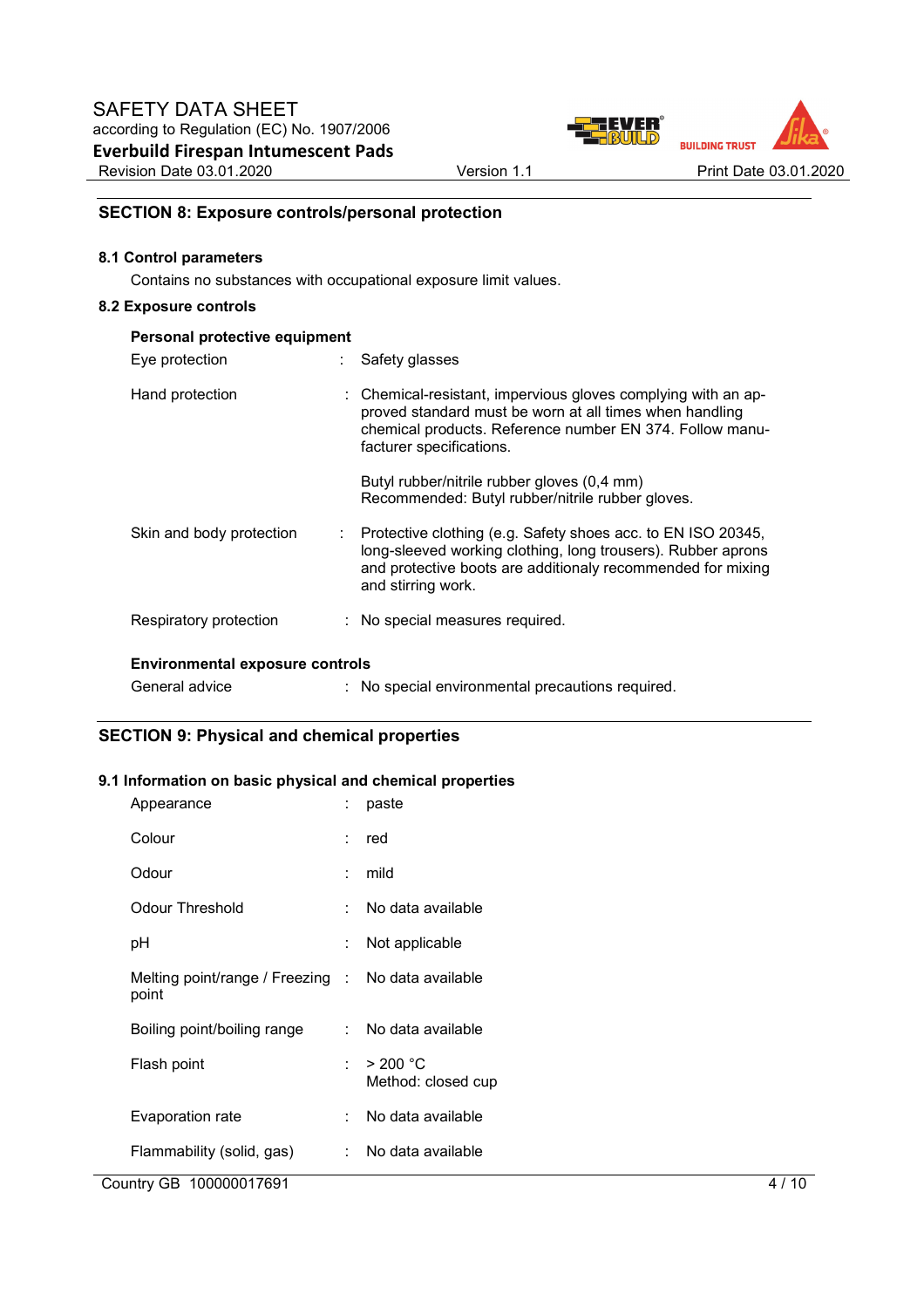# SAFETY DATA SHEET according to Regulation (EC) No. 1907/2006 **Everbuild Firespan Intumescent Pads**





| Upper explosion limit / Upper : No data available<br>flammability limit |                      |                           |
|-------------------------------------------------------------------------|----------------------|---------------------------|
| Lower explosion limit / Lower<br>flammability limit                     | t.                   | No data available         |
| Vapour pressure                                                         | t.                   | 0,01 hPa                  |
| Relative vapour density                                                 | t.                   | No data available         |
| Density                                                                 | $\ddot{\cdot}$       | ca. 1,63 g/cm3 (20 °C)    |
| Solubility(ies)<br>Water solubility                                     | t.                   | insoluble                 |
| Solubility in other solvents                                            |                      | : No data available       |
| Partition coefficient: n-<br>octanol/water                              | t.                   | No data available         |
| Auto-ignition temperature                                               | t.                   | No data available         |
| Decomposition temperature                                               | t.                   | No data available         |
| Viscosity<br>Viscosity, dynamic                                         | $\ddot{\phantom{a}}$ | 1.000.000 mPa.s $(20 °C)$ |
| Viscosity, kinematic                                                    |                      | $>$ 20,5 mm2/s (40 °C)    |
| <b>Explosive properties</b>                                             | Ì.                   | No data available         |
| Oxidizing properties                                                    |                      | No data available         |
|                                                                         |                      |                           |

# **9.2 Other information**

No data available

# **SECTION 10: Stability and reactivity**

#### **10.1 Reactivity**

No dangerous reaction known under conditions of normal use.

### **10.2 Chemical stability**

The product is chemically stable.

## **10.3 Possibility of hazardous reactions**

Hazardous reactions : No hazards to be specially mentioned.

#### **10.4 Conditions to avoid**

| Conditions to avoid |  | No data available |
|---------------------|--|-------------------|
|---------------------|--|-------------------|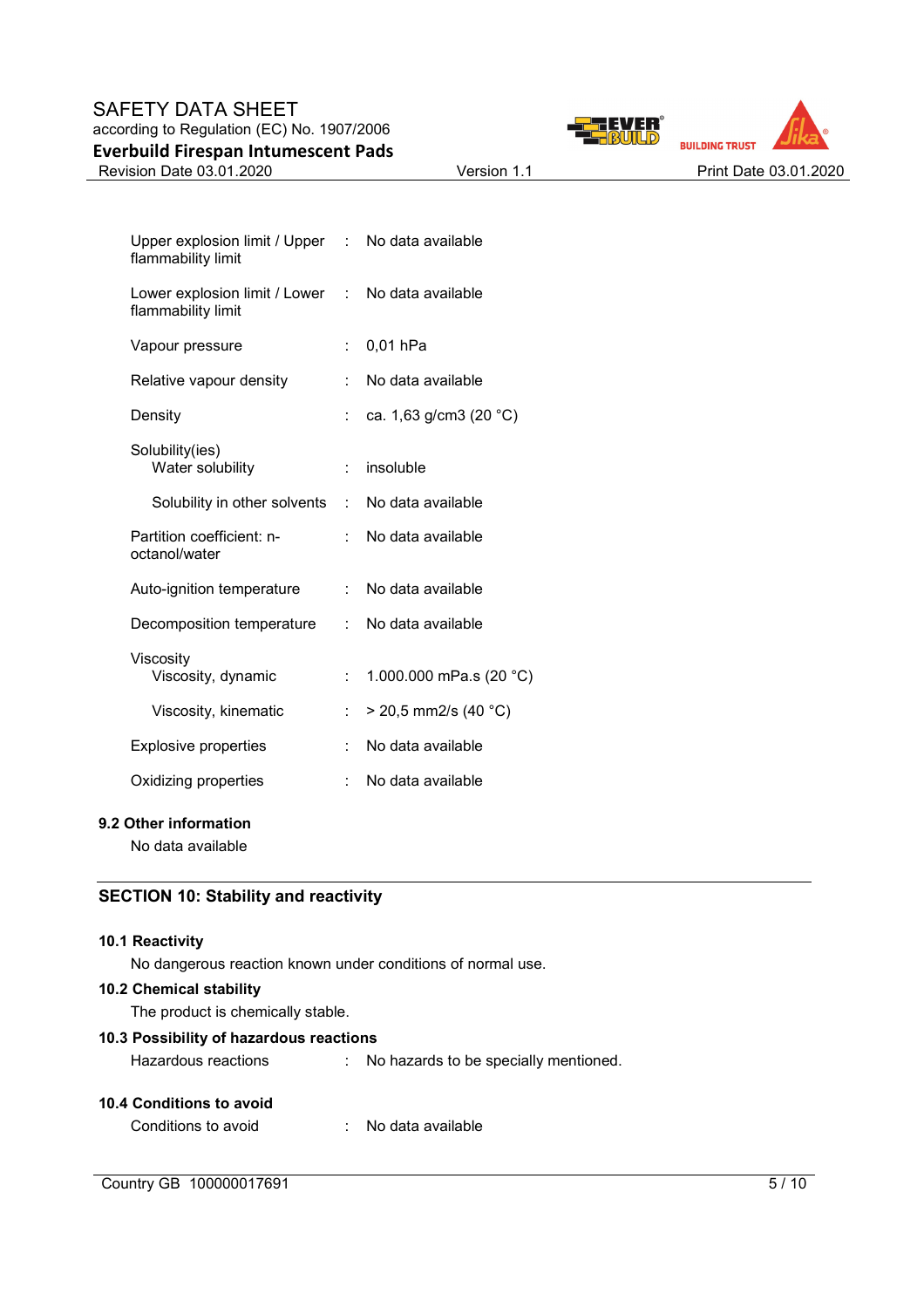



### **10.5 Incompatible materials**

Materials to avoid : No data available

# **10.6 Hazardous decomposition products**

No decomposition if stored and applied as directed.

# **SECTION 11: Toxicological information**

### **11.1 Information on toxicological effects**

#### **Acute toxicity**

Not classified based on available information.

### **Skin corrosion/irritation**

Not classified based on available information.

### **Serious eye damage/eye irritation**

Not classified based on available information.

### **Respiratory or skin sensitisation**

#### **Skin sensitisation**

Not classified based on available information.

### **Respiratory sensitisation**

Not classified based on available information.

#### **Germ cell mutagenicity**

Not classified based on available information.

#### **Carcinogenicity**

Not classified based on available information.

### **Reproductive toxicity**

Not classified based on available information.

# **STOT - single exposure**

Not classified based on available information.

# **STOT - repeated exposure**

Not classified based on available information.

### **Aspiration toxicity**

Not classified based on available information.

# **SECTION 12: Ecological information**

# **12.1 Toxicity**

No data available

# **12.2 Persistence and degradability**

No data available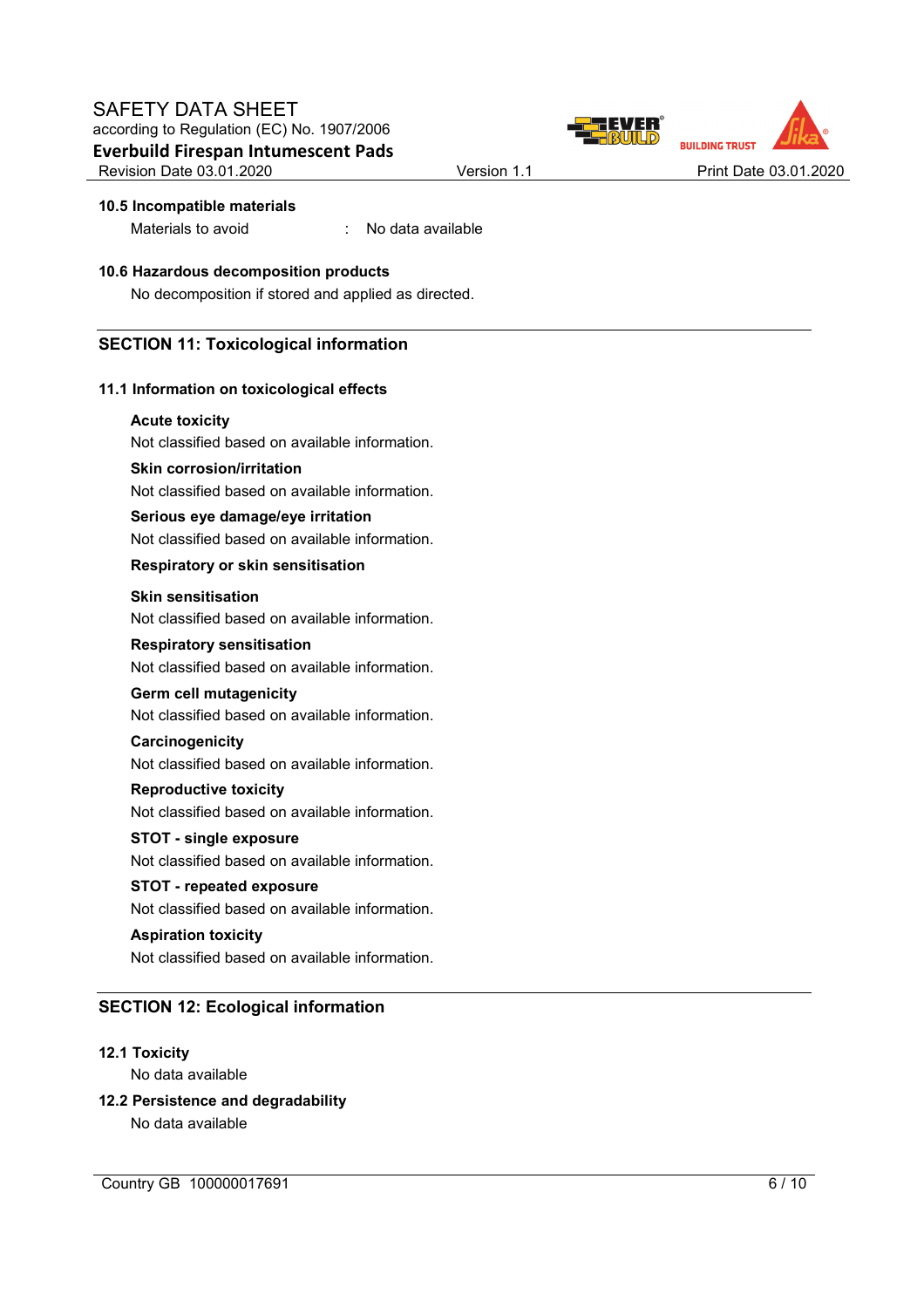

#### **12.3 Bioaccumulative potential**

No data available

### **12.4 Mobility in soil**

No data available

# **12.5 Results of PBT and vPvB assessment**

### **Product:**

| Assessment | : This substance/mixture contains no components considered<br>to be either persistent, bioaccumulative and toxic (PBT), or<br>very persistent and very bioaccumulative (vPvB) at levels of<br>$0.1\%$ or higher |
|------------|-----------------------------------------------------------------------------------------------------------------------------------------------------------------------------------------------------------------|
|            |                                                                                                                                                                                                                 |

# **12.6 Other adverse effects**

| <b>Product:</b> |  |
|-----------------|--|
|                 |  |

| Additional ecological infor- | : There is no data available for this product. |
|------------------------------|------------------------------------------------|
| mation                       |                                                |

# **SECTION 13: Disposal considerations**

### **13.1 Waste treatment methods**

| : The generation of waste should be avoided or minimized<br>wherever possible.                                                                                                                                              |
|-----------------------------------------------------------------------------------------------------------------------------------------------------------------------------------------------------------------------------|
| Empty containers or liners may retain some product residues.<br>This material and its container must be disposed of in a safe                                                                                               |
| way.                                                                                                                                                                                                                        |
| Dispose of surplus and non-recyclable products via a licensed<br>waste disposal contractor.                                                                                                                                 |
| Disposal of this product, solutions and any by-products should<br>at all times comply with the requirements of environmental<br>protection and waste disposal legislation and any regional<br>local authority requirements. |
| Avoid dispersal of spilled material and runoff and contact with<br>soil, waterways, drains and sewers.                                                                                                                      |
|                                                                                                                                                                                                                             |

# **SECTION 14: Transport information**

# **14.1 UN number**

Not regulated as a dangerous good

# **14.2 UN proper shipping name**

Not regulated as a dangerous good

# **14.3 Transport hazard class(es)**

Not regulated as a dangerous good

# **14.4 Packing group**

Not regulated as a dangerous good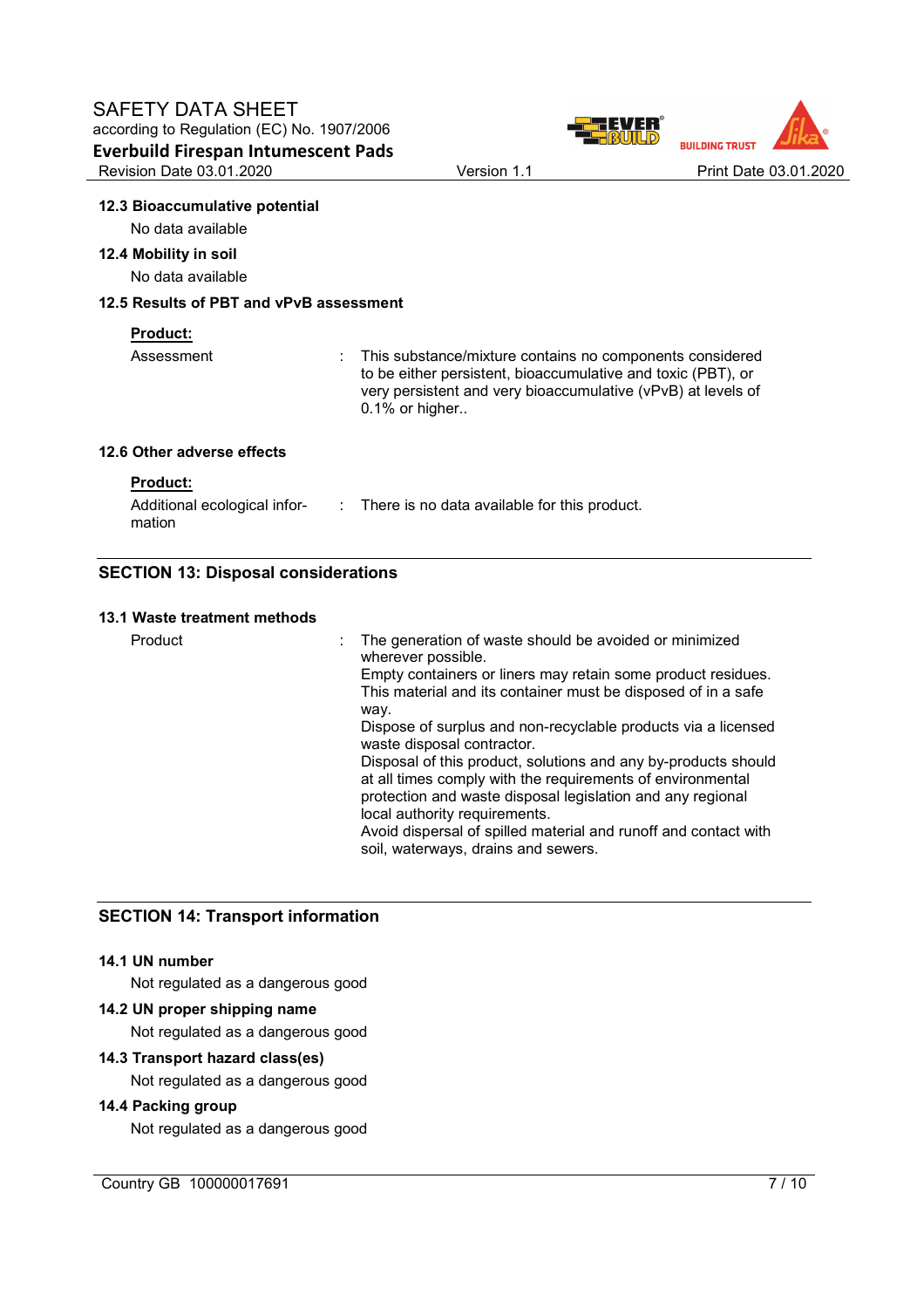

### **14.5 Environmental hazards**

Not regulated as a dangerous good

# **14.6 Special precautions for user**  Not applicable

**14.7 Transport in bulk according to Annex II of Marpol and the IBC Code** 

Not applicable for product as supplied.

# **SECTION 15: Regulatory information**

### **15.1 Safety, health and environmental regulations/legislation specific for the substance or mixture**

| REACH - Restrictions on the manufacture, placing on<br>the market and use of certain dangerous substances,<br>preparations and articles (Annex XVII)                           |                                                                                                |                                                                                                                                                                                                             |                | Not applicable                                                                                                    |  |  |  |
|--------------------------------------------------------------------------------------------------------------------------------------------------------------------------------|------------------------------------------------------------------------------------------------|-------------------------------------------------------------------------------------------------------------------------------------------------------------------------------------------------------------|----------------|-------------------------------------------------------------------------------------------------------------------|--|--|--|
|                                                                                                                                                                                | International Chemical Weapons Convention (CWC)<br>Schedules of Toxic Chemicals and Precursors | ÷                                                                                                                                                                                                           | Not applicable |                                                                                                                   |  |  |  |
| REACH - Candidate List of Substances of Very High<br>Concern for Authorisation (Article 59).                                                                                   |                                                                                                |                                                                                                                                                                                                             |                | None of the components are listed<br>$(=>0.1\%).$                                                                 |  |  |  |
| REACH - List of substances subject to authorisation<br>(Annex XIV)                                                                                                             |                                                                                                |                                                                                                                                                                                                             |                | Not applicable                                                                                                    |  |  |  |
| Regulation (EC) No 1005/2009 on substances that de-<br>plete the ozone layer                                                                                                   |                                                                                                |                                                                                                                                                                                                             |                | Not applicable                                                                                                    |  |  |  |
| Regulation (EC) No 850/2004 on persistent organic pol-<br>lutants                                                                                                              |                                                                                                |                                                                                                                                                                                                             |                | Not applicable                                                                                                    |  |  |  |
| Regulation (EC) No 649/2012 of the European Parlia-<br>Not applicable<br>÷<br>ment and the Council concerning the export and import<br>of dangerous chemicals                  |                                                                                                |                                                                                                                                                                                                             |                |                                                                                                                   |  |  |  |
|                                                                                                                                                                                | <b>REACH Information:</b>                                                                      | All substances contained in our Products are<br>- registered by our upstream suppliers, and/or<br>- registered by us, and/or<br>- excluded from the regulation, and/or<br>- exempted from the registration. |                |                                                                                                                   |  |  |  |
| Seveso III: Directive 2012/18/EU of the European Parliament and of the Council on the control of ma-<br>jor-accident hazards involving dangerous substances.<br>Not applicable |                                                                                                |                                                                                                                                                                                                             |                |                                                                                                                   |  |  |  |
|                                                                                                                                                                                | Volatile organic compounds<br>÷                                                                | (VOCV)<br>no VOC duties                                                                                                                                                                                     |                | Law on the incentive tax for volatile organic compounds                                                           |  |  |  |
|                                                                                                                                                                                |                                                                                                | Not applicable                                                                                                                                                                                              |                | Directive 2010/75/EU of 24 November 2010 on industrial<br>emissions (integrated pollution prevention and control) |  |  |  |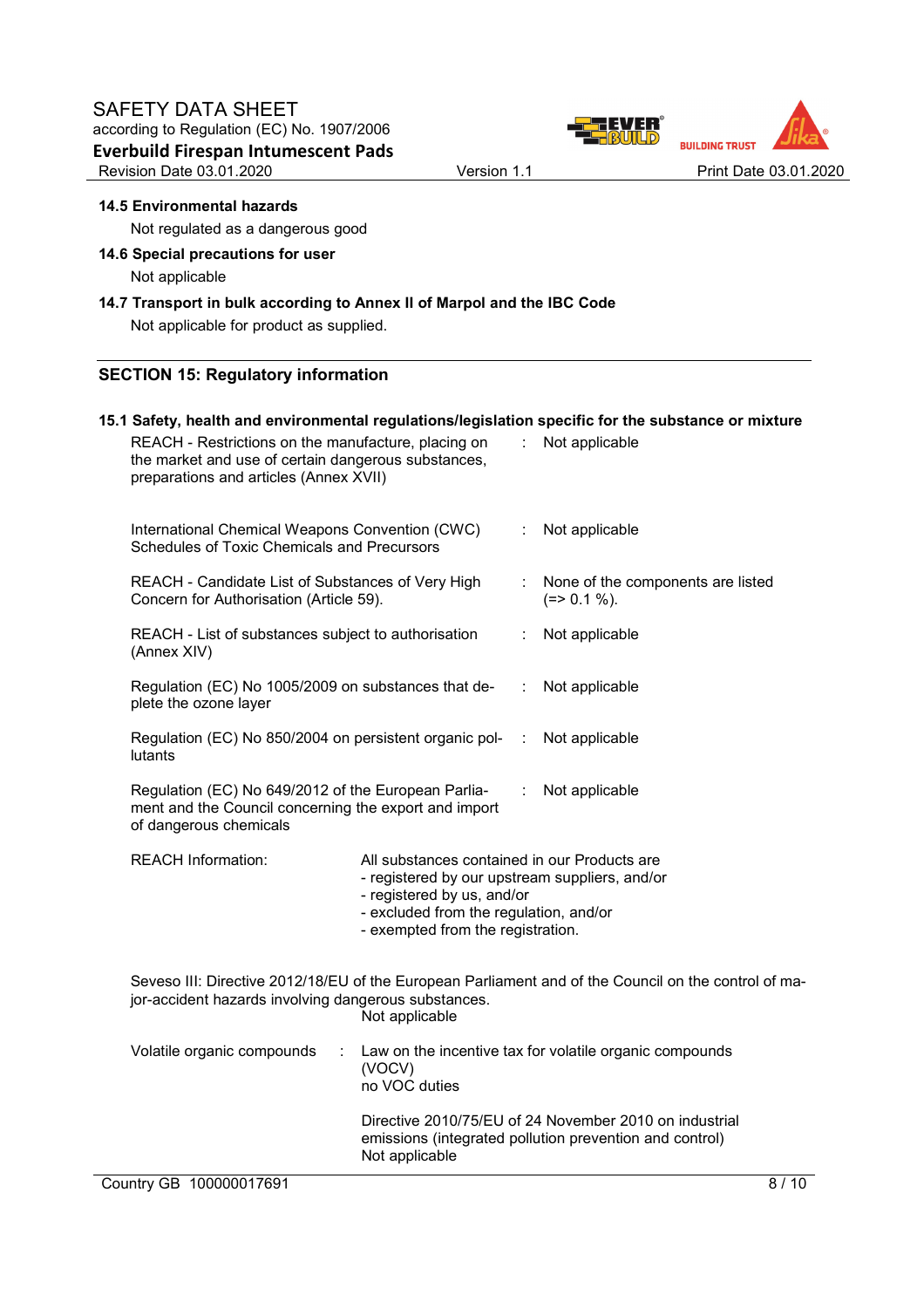

If other regulatory information applies that is not already provided elsewhere in the Safety Data Sheet, then it is described in this subsection.

| Health, safety and environ-   | : Environmental Protection Act 1990 & Subsidiary Regulations |
|-------------------------------|--------------------------------------------------------------|
| mental regulation/legislation | Health and Safety at Work Act 1974 & Subsidiary Regulations  |
| specific for the substance or | Control of Substances Hazardous to Health Regulations        |
| mixture:                      | (COSHH)                                                      |
|                               | May be subject to the Control of Major Accident Hazards      |
|                               | Regulations (COMAH), and amendments.                         |

#### **15.2 Chemical safety assessment**

No Chemical Safety Assessment has been carried out for this mixture by the supplier.

# **SECTION 16: Other information**

### **Full text of other abbreviations**

| <b>ADR</b>       | European Agreement concerning the International Carriage of<br>Dangerous Goods by Road                                       |
|------------------|------------------------------------------------------------------------------------------------------------------------------|
| <b>CAS</b>       | <b>Chemical Abstracts Service</b>                                                                                            |
| <b>DNEL</b>      | Derived no-effect level                                                                                                      |
| <b>EC50</b>      | Half maximal effective concentration                                                                                         |
| <b>GHS</b>       | <b>Globally Harmonized System</b>                                                                                            |
| IATA             | International Air Transport Association                                                                                      |
| <b>IMDG</b>      | International Maritime Code for Dangerous Goods                                                                              |
| LD <sub>50</sub> | Median lethal dosis (the amount of a material, given all at                                                                  |
|                  | once, which causes the death of 50% (one half) of a group of<br>test animals)                                                |
| <b>LC50</b>      | Median lethal concentration (concentrations of the chemical in                                                               |
|                  | air that kills 50% of the test animals during the observation<br>period)                                                     |
| <b>MARPOL</b>    | International Convention for the Prevention of Pollution from<br>Ships, 1973 as modified by the Protocol of 1978             |
| <b>OEL</b>       | Occupational Exposure Limit                                                                                                  |
| <b>PBT</b>       | Persistent, bioaccumulative and toxic                                                                                        |
| <b>PNEC</b>      | Predicted no effect concentration                                                                                            |
| <b>REACH</b>     | Regulation (EC) No 1907/2006 of the European Parliament                                                                      |
|                  | and of the Council of 18 December 2006 concerning the Reg-<br>istration, Evaluation, Authorisation and Restriction of Chemi- |
|                  | cals (REACH), establishing a European Chemicals Agency                                                                       |
| <b>SVHC</b>      | Substances of Very High Concern                                                                                              |
| vPvB             | Very persistent and very bioaccumulative                                                                                     |
|                  |                                                                                                                              |

#### **Further information**

The information contained in this Safety Data Sheet corresponds to our level of knowledge at the time of publication. All warranties are excluded. Our most current General Sales Conditions shall apply. Please consult the product data sheet prior to any use and processing.

Changes as compared to previous version !